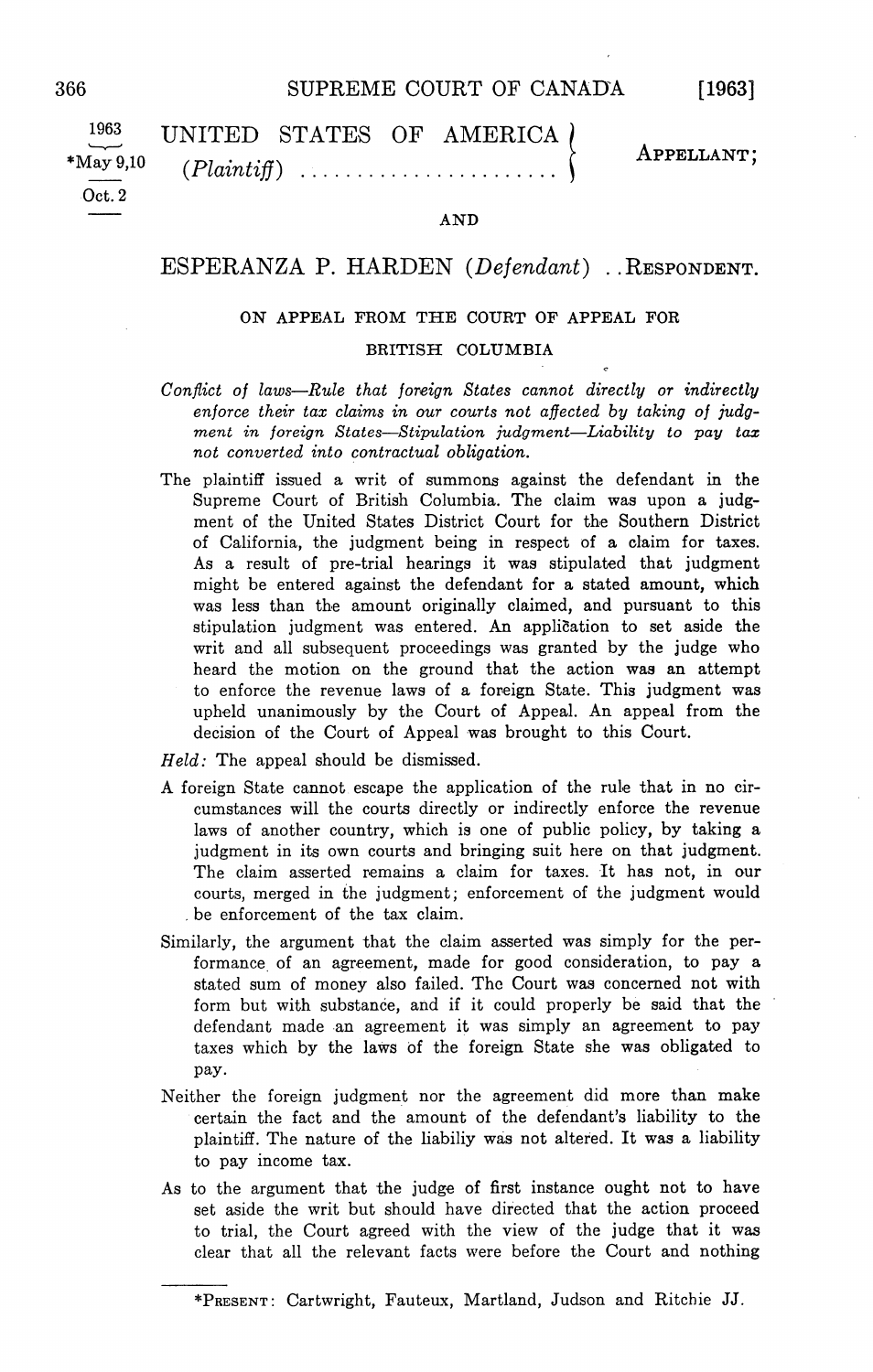would have been gained by directing that the action proceed to <sup>1963</sup> tria

Government of India, Ministry of Finance (Revenue Division) v. Taylor, STATES OF<br>[1955] A.C. 491: Peter Buchanan I.d. & Machana y. McVey [1955] AMERICA [1955] A.C. 491; Peter Buchanan Ld. & Macharg v. McVey, [1955] A.C. 516, applied. HARDEN

APPEAL from a judgment of the Court of Appeal for British Columbia<sup>1</sup>, dismissing an appeal from an order of Maclean J. Appeal dismissed.

J. J. Robinette,  $Q.C.,$  and J. G. Alley, for the plaintiff, appellant

J. W. de B. Farris,  $Q.C.$ , and J. M. Giles, for the defendant, respondent.

The judgment of the Court was delivered by

CARTWRIGHT  $J$ .:-This is an appeal from a judgment of the Court of Appeal for British Columbia<sup>1</sup> dismissing an appeal from an order of Maclean J. which set aside the writ of summons issued by the appellant against the respondent and all subsequent proceedings

The writ was issued in the Supreme Court of British Columbia on March 20, 1961. It was specially endorsed. The claim was "upon a judgment of the United States District Court for the Southern District of California, Central Division, in the United States of America dated and filed the 10th day of March, 1961, and entered the 13th day of March, 1961". The amount claimed in Canadian currency was \$602,919.10.

By order dated May 4, 1961, Collins J. gave leave to the respondent to enter a conditional appearance. This order provided that any appearance entered by the respondent should be unconditional unless application -were made within ten days to set aside the writ of summons. A motion to set aside the writ and all subsequent proceedings was made within the time limited. On the return of the motion affidavits were read on behalf of both parties and there is no dispute as to the relevant facts

On June 10, 1957, an action was commenced in the United States District Court for the Southern District of Cali fornia, alleging that the respondent was indebted for taxes

 $1(1962)$ , 40 W.W.R. 428, 36 D.L.R. (2d) 602.

UNITED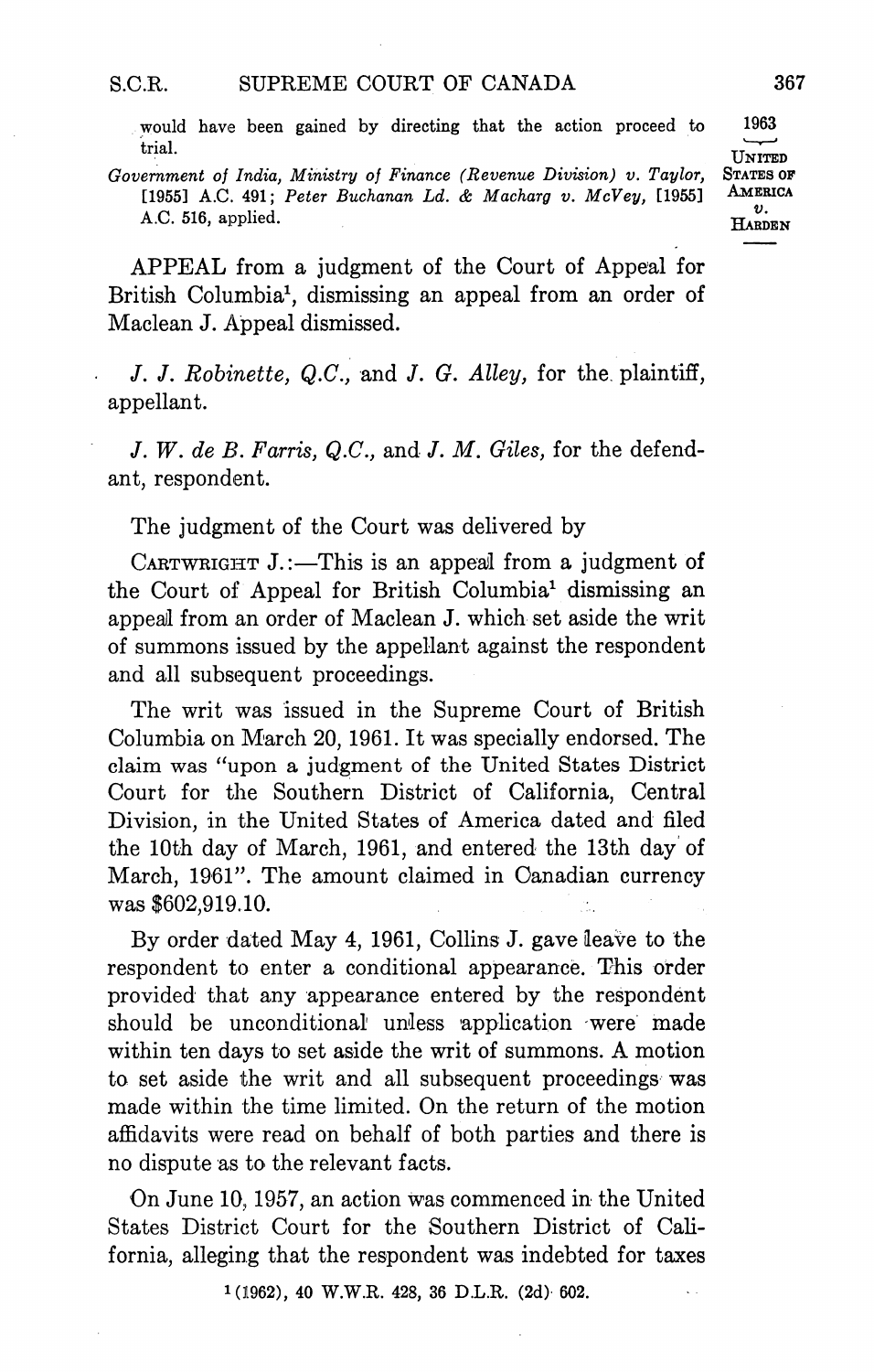$[1963]$ 

1963 STATES OF Cartwright J.

for the year 1945 in the sum of \$264,117.23 and for the year UNITED 1946 in the sum of  $$603,844.78$ . The respondent through her  $\frac{\text{STr} \text{TES OF}}{\text{AMERICA}}$  attorney-at-law filed an answer alleging that the deficiency  $\frac{v}{\text{H}_{\text{ARDEN}}}$  for income tax for the year 1945 was the sum of \$96,040.27 and denying that there was any liability for tax for the year 1946

> As a result of pre-trial hearings before a district judge it was stipuiated that judgment might be entered against the respondent for the sum of \$200,037.28 in respect of the year 1945 being the sum of  $$96,040.27$  and interest to March 10, 1961, and for the sum of \$439,462.87 in respect of the year 1946 being \$219,557.96 and interest to March 10, 1961.

> Pursuant to this stipulation judgment was signed on March 10, 1961, and entered on March 13, 1961; an exemplification is produced as Exhibit "A" to an affidavit filed on behalf of the appellant. It consists of a single document headed "Stipulation for Judgment and Judgment" and shews on its face that it is for taxes assessed upon the income of the respondent for the years 1945 and 1946 for which the respondent is indebted to the appellant, together with interest thereon to the date of the judgment. The judgment as signed orders that the plaintiff recover against the defendant \$609,500.15. The obvious error in addition was corrected by a subsequent "Stipulation and order re amendment of judgment" to make the judgment read  $$639,500.15$ in place of  $$609,500.15$ .

> The respondent has paid nothing on account of the judgment and is now resident in the Province of British Columbia

> The ground set up in the notice of motion to set aside the writ reads: "that this Court has no jurisdiction to entertain the claim endorsed thereon

> At the conclusion of the argument of the motion before Maclean J., which occupied three days, that learned judge gave judgment orally setting aside the writ on the ground that the action was an attempt to enforce the revenue laws of a foreign State; he later delivered written reasons examining in detail the arguments of counsel for the appellant and a number of authorities. His judgment was upheld by a unanimous judgment of the Court of Appeal the reasons for which were delivered by Sheppard J.A.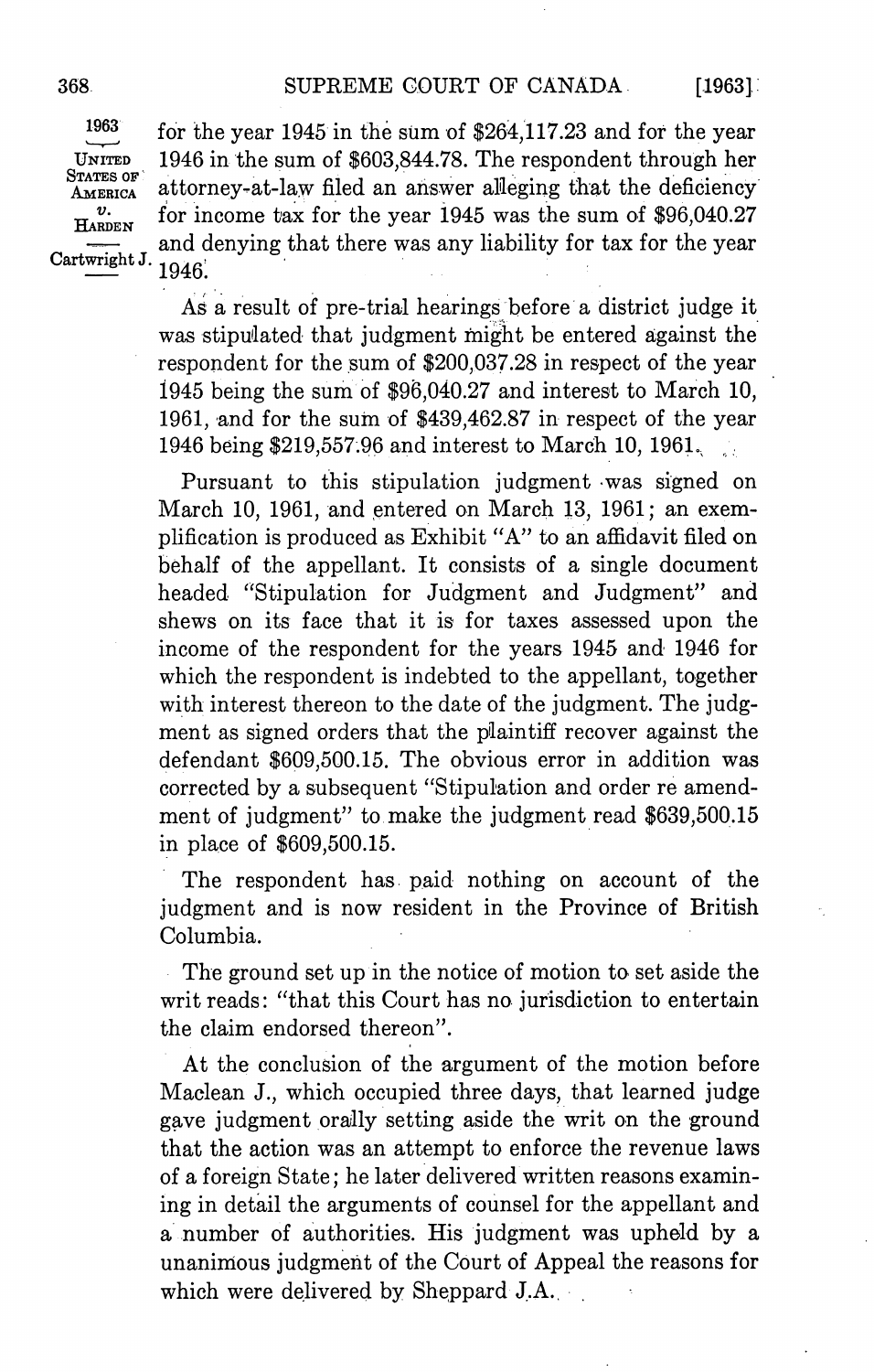Counsel inform us that there is a mistake of fact in the  $1963$ reasons of Sheppard J.A, when, speaking of the proceedings UNITED before Maclean J., he says: "After preliminary objection,  $_{\text{AMERICA}}^{\text{STATES OF}}$ it was agreed that the motion be dealt with as a motion for judgment", and that what actually occurred is correctly Cartwright stated in the following passage in the reasons of Maclean J.:

During the hearing of the preliminary objection counsel for the plaintiff offered to agree to proceed with this motion as motion for judgment upon a point of law if the defendant would consent to file an unconditional appearance. This offer was not accepted.

It is suggested that this is relevant to the third point argued before us on behalf of the appellant, to which reference will be made later

Neither in this Court nor in the Courts below did counsel for the appellant question the well-established general rules (i) that a foreign State is precluded from suing in this country for taxes due under the law of the foreign State and (ii) that in a foreign judgment there is no merger of the original cause of action Ample authority for both of these propositions is to be found in the reasons of Shep pard J.A

Three arguments were put forward in support of the appeal

First, it was submitted that although a claim for taxes made by a foreign State would not be entertained in the courts of this country a judgment for payment of those taxes obtained in the courts of the foreign State will be enforced here

Secondly, it was submitted that the courts of this country will enforce an agreement by way of compromise made for valuable consideration to pay an amount of money in satis faction of a claim for foreign taxes.

Thirdly, it was submitted that, in any event, the learned judge of first instance ought not to have set aside the writ but should have directed that the action proceed to trial

In my opinion all these submissions were rightly rejected by the Courts below

The rule that the courts of this country will not entertain a suit by a foreign State to recover a tax has been restated recently by the House of Lords in Government of India.

STATES OF  $\boldsymbol{\eta}$ **HARDEN**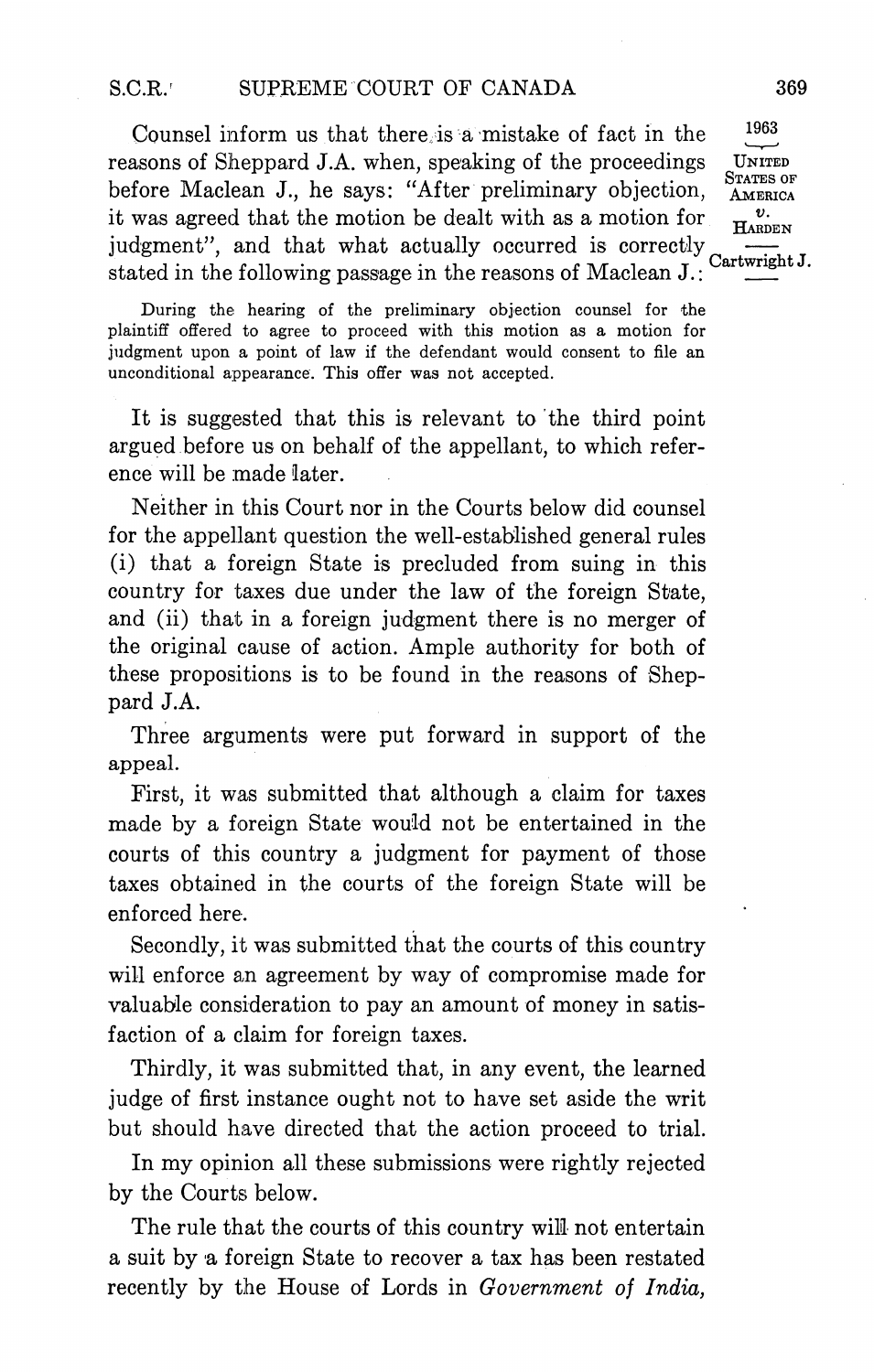$[1963]$ 

1963 STATES OF

Ministry of Finance (Revenue Division) v. Taylor<sup>1</sup>. At UNITED 503 Viscount Simonds adopted the following passage  $\frac{1}{2}$ AMERICA from the judgment of Rowlatt J. in The King of the  $v.$  Hellenes v. Brostron<sup>2</sup>:

Cartwright J. It is perfectly elementary that a foreign government cannot come herenor will the courts of other countries allow our Government to go there and sue a person found in that jurisdiction for taxes levied and which he is declared to be liable to in the country to which he belongs

> At p. 504, Viscount Simonds also adopted the following from the judgment of Tomlin J., as he then was, in In  $re$ Visser, The Queen of Holland v. Drukker<sup>3</sup>:

> My own opinion is that there is a well-recognized rule, which has been enforced for at least <sup>200</sup> years or thereabouts under which these courts will not collect the taxes of foreign States for the benefit of the sovereigns of those foreign States; and this is one of those actions which these courts will not entertain

> Various reasons have been suggested for this ancient rule In his speech in Government of India, Ministry of Finance (Revenue Division) v. Taylor, supra, Lord Keith of Avonholm having approved of the judgment of Kingsmill Moore J. in the High Court of Eire in Peter Buchanan Ld. & Macharg v. McVey, reported as a note in [1955] A.C. 516, and particularly of the proposition "that in no circumstances will the courts directly or indirectly enforce the revenue laws of another country", goes on at pp. 511 and 512 to suggest two explanations, as follows:

> One explanation of the rule thus illustrated may be thought to be that enforcement of a claim for taxes is but an extension of the sovereign power which imposed the taxes, and that an assertion of sovereign authority by one State within the territory of another, as distinct from a patrimonial claim by a foreign sovereign, is (treaty or convention apart) contrary to all concepts of independent sovereignties Another explanation has been given by an eminent American judge, Judge Learned Hand, in the case of Moore  $v.$  Mitchell, in a passage, quoted also by Kingsmill Moore J. in the case of Peter Buchanan Ld as follows: 'While the origin of the exception in the case of penal liabilities does not appear in the books, a sound basis for it exists, in my judgment, which includes liabilities for taxes as well. Even in the case of ordinary municipal liabilities, a court will not recognize those arising in a foreign State, if they run counter to the "settled public policy" of its own. Thus a scrutiny of the liability is necessarily always in reserve, and the possibility that it will be found not to accord with the policy of the domestic State. This is not a troublesome or delicate inquiry when the question arises between private persons, but it takes on quite another face when it concerns the relations between the foreign State and its own citizens

1 [1955] A.C. 491. 2(1923), 16 Ll. L. Rep. 190 at 193. 3[1928] Ch. 877 at 884.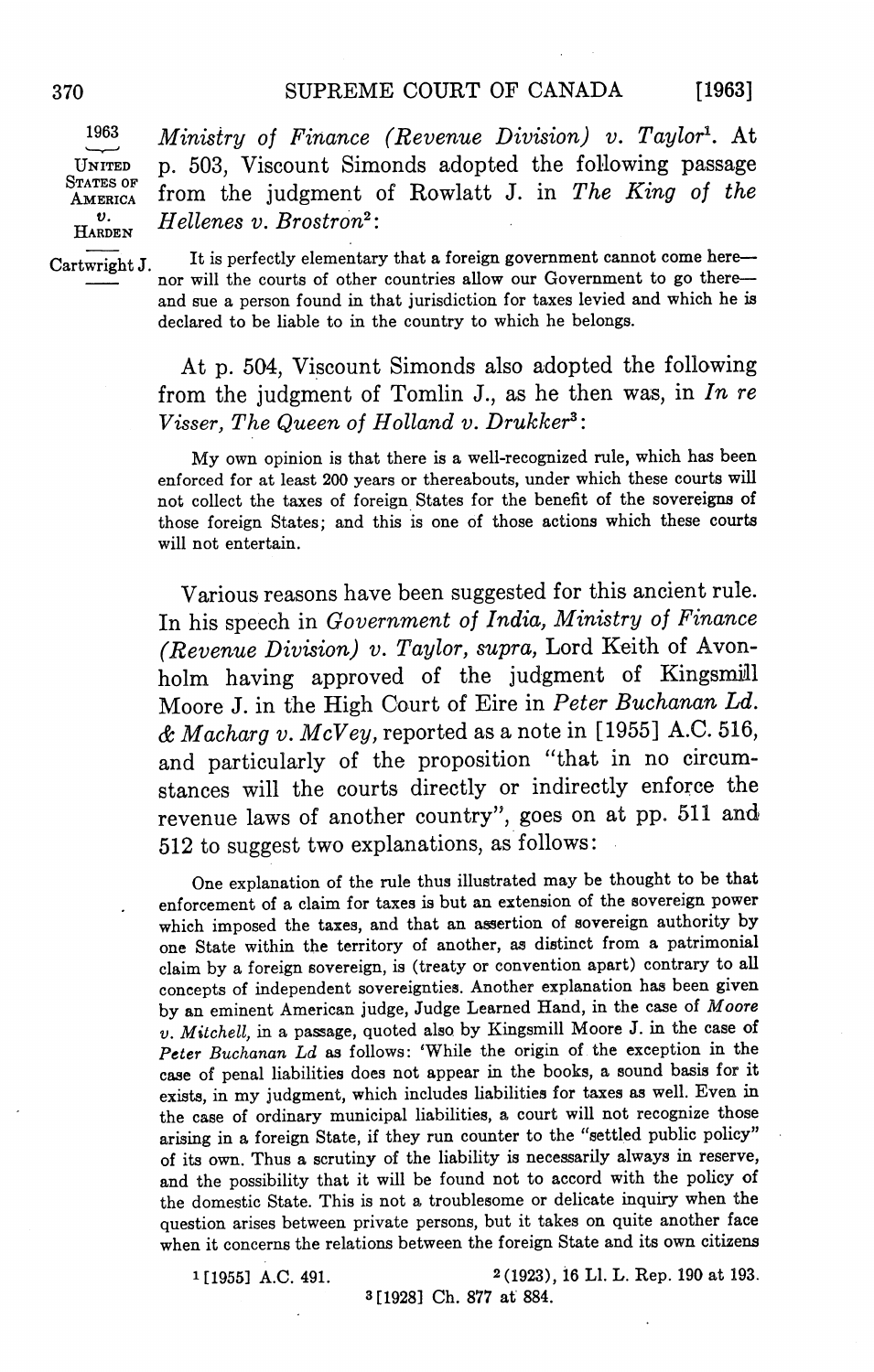or even those who may be temporarily within its borders To pass upon the <sup>1963</sup> provisions for the public order of another State is, or at any rate should be,<br>beyond the powers of the court; it involves the relations between the STATES OF beyond the powers of the court; it involves the relations between the States themselves, with which courts are incompetent to deal, and which are AMERICA intrusted to other authorities. It may commit the domestic State to a position which would seriously embarrass its neighbour. Revenue laws fall within the same reasoning; they affect a State in matters as vital to its Cartwright J. existence as its criminal laws No court ought to undertake an inquiry which it cannot prosecute without determining whether those laws are con sonant with its own notions of what is proper.'

On either of the explanations which I have just stated I find a solid basis of principle for a rule which has long been recognized and which has been applied by a consistent train of decisions. It may be possible to find reasons for modifying the rule as between States of a federal union. But that consideration, in my opinion, has no relevance to this case.

In the same case, at p. 515, Lord Somervell of Harrow recognizes and applies "the special principle that foreign States cannot directly or indirectly enforce their tax claims here".

In my opinion, a foreign State cannot escape the application of this rule, which is one of public policy, by taking a judgment in its own courts and bringing suit here on that judgment. The claim asserted remains a claim for taxes. It has not, in our courts, merged in the judgment; enforcement of the judgment would be enforcement of the tax claim

Similarly, in my opinion, the argument that the claim asserted is simply for the performance of an agreement made for good consideration, to pay a stated sum of money must also fail. We are concerned not with form but with substance, and if it can properly be said that the respondent made an agreement it was simply an agreement to pay taxes which by the laws of the foreign State she was obligated to pay

Neither the foreign judgment nor the agreement does more than make certain the fact and the amount of the respondent's liability to the appellant. The nature of the liability is not altered. It is a liability to pay income tax.

The views, (i) that the application of the rule that foreign States cannot directly or indirectly enforce their tax claims in our courts is not affected by the taking of a judgment in the foreign State, and (ii) that the liability to pay tax does not become converted into a contractual obligation, both appear to me to be supported by the following passage in the speech of Lord Somervell of Harrow in Government of

 $\boldsymbol{v}$ . **HARDEN**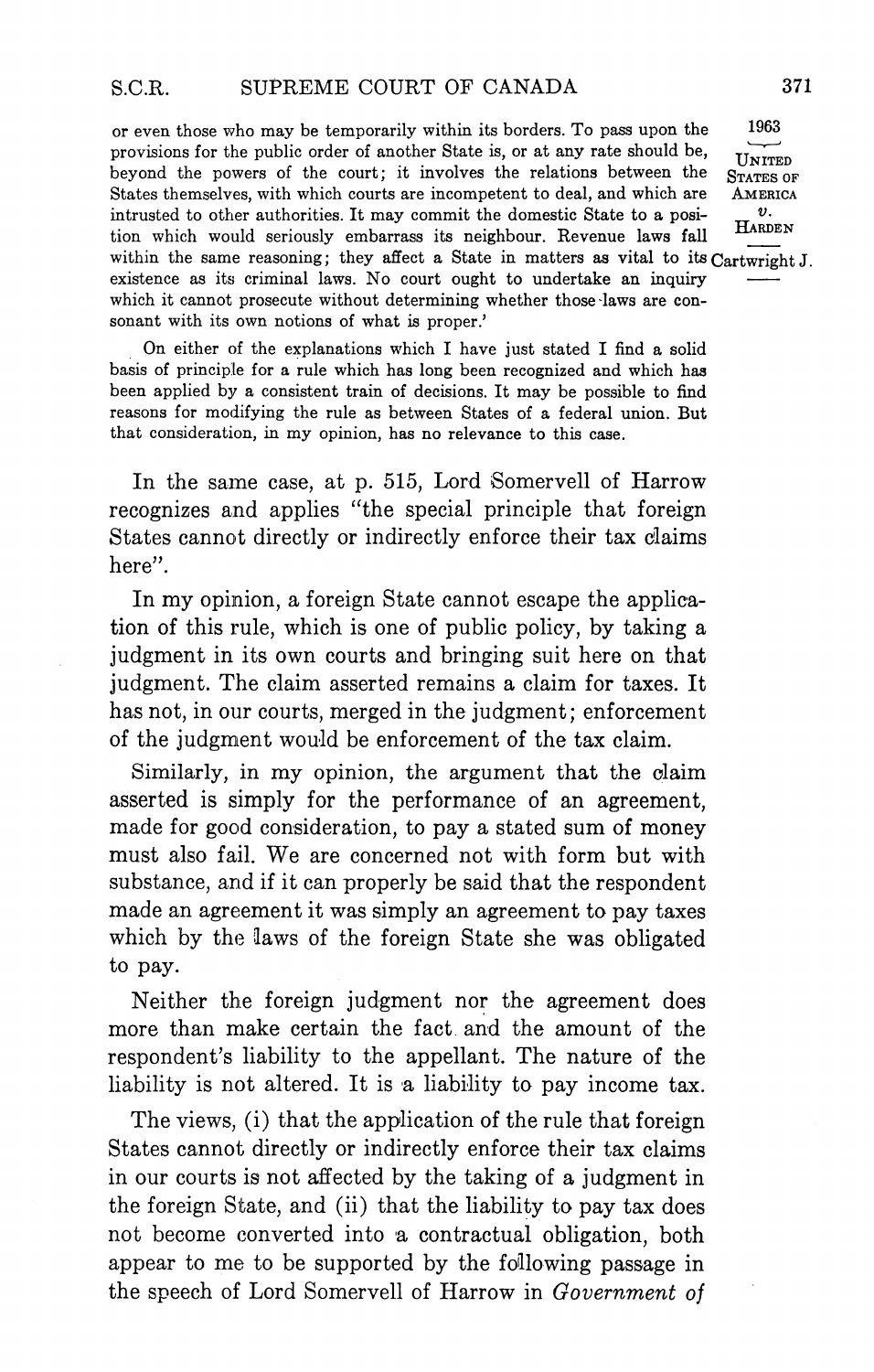$[1963]$ 

1963 STATES OF

India, Ministry of Finance (Revenue Division)  $v$ . Taylor, UNITED supra, at pp. 514 and 515:

AMERICA If one State could collect its taxes through the courts of another, it  $\frac{\partial f}{\partial x}$  $H_{ABDEN}$  would have arisen through what is described, vaguely perhaps, as comity or the general practice of nations inter se. The appellant was therefore in Cartwright J. a difficulty from the outset in that after considerable research no case of any country could be found in which taxes due to State A had been enforced in the courts of State B. Apart from the comparatively recent English, Scotch and Irish cases there is no authority. There are, however, many propositions for which no express authority can be found because they have been regarded as self-evident to all concerned. There must have been many potential defendants

> Tax gathering is an administrative act, though in settling the quantum as well as in the final act of collection judicial process may be involved. Our courts will apply foreign law if it is the proper law of a contract, the subject of a suit. Tax gathering is not a matter of contract but of authority and administration as between the State and those within its jurisdiction If one considers the initial stages of the process, which may, as the records of your Lordships' House show, be intricate and prolonged, it would be remarkable comity if State B allowed the time of its courts to be expended in assisting in this regard the tax gatherers of State A. Once a judgment has been obtained and it is a question only of its enforcement the factor of time and expense will normally have disappeared. The principle remains. The claim is one for a tax.

> The fact, I think, itself justifies what has been clearly the practice of States. They have not in the past thought it appropriate to seek to use legal process abroad against debtor taxpayers. They assumed, rightly, that the courts would object to being so used. The position in the United States of America has been referred to, and I agree that the position as between member States of a federation, wherever the reserve of sovereignty may be, does not help

> That it is the duty of our courts to go behind the foreign judgment to ascertain the substance of the claim on which it is based is made plain by the reasons of Sheppard J.A and the authorities to which he refers

> For the reasons given by Sheppard J.A. and those I have stated above I would reject the first two arguments urged in support of the appeal

> As to the third argument, I agree with the view of Maclean J. that it is clear that all the relevant facts were before the Court and nothing would have been gained by directing that the action proceed to trial. On this point I would adopt the reasoning of Kingsmill Moore J. in Peter Buchanan Ld & Macharg v. McVey, supra, at p. 529 where he says

> For the purpose of this case it is sufficient to say that when it appears to the court that the whole object of the suit is to collect tax for a foreign